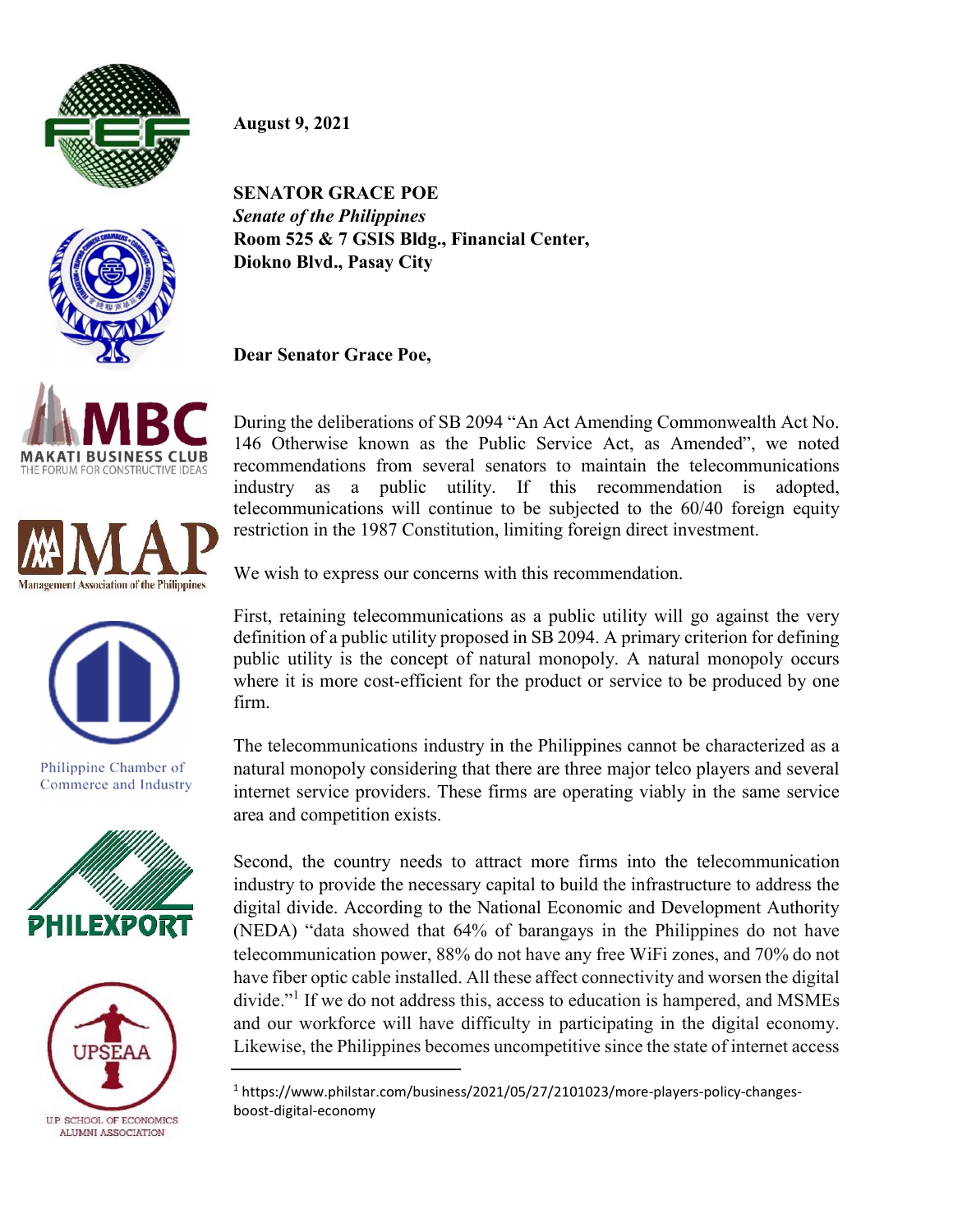









Philippine Chamber of Commerce and Industry





has become a major factor in the decision of foreign investors in considering the Philippines as an investment destination.

Third, we note the concerns raised on the national security threat that may arise once telecommunications is opened up to foreign investors. Currently, Huawei has control of our telecommunications sector, because 80% of the hardware used by existing telecommunications companies are using Huawei technology. Hence, we need other players to come in to provide alternate technologies and reduce our reliance of Huawei. Allowing more foreign, non-Chinese investors in the telecom industry will help diversify the risks. SpaceX as well as Japan's KDDI and Kobayashi groups have expressed interest in investing in the Philippine market. Passing the amendments to the Public Service Act which liberalizes the telecommunications sector will open the door to these investors and lessen our reliance on Huawei.

Further, attracting investors from diverse countries will minimize potential risks that the country may face as the United States continues to implement its Clean Network program. This program is a comprehensive approach of the United States to safeguarding the nation's assets including citizens' privacy and companies' most sensitive information from aggressive intrusion by malign actors. (https://www.state.gov/the-clean-network/) Currently, our telecommunication companies are heavily invested in technology from China and may face risks regarding access to the US internet in the future.

It is our view that the current provisions of SB 2094 are sufficient to address national security threats. These include empowering the National Security Council to review prospective investments in critical infrastructure and giving the President the power to suspend or cancel any investment that threatens to impair the country's national security; a retrospective cap and prospective ban on investments in critical infrastructure of state owned enterprises; and requiring prospective investments to adhere to the ISO certification on information security as a condition to invest and operate in the country.

We need to liberalize the telecommunications sector to foster competition and provide better quality services at lower cost. SB 2094 will help achieve this and greatly benefit Filipino consumers and the business community as a whole.

We hope for your favorable consideration.